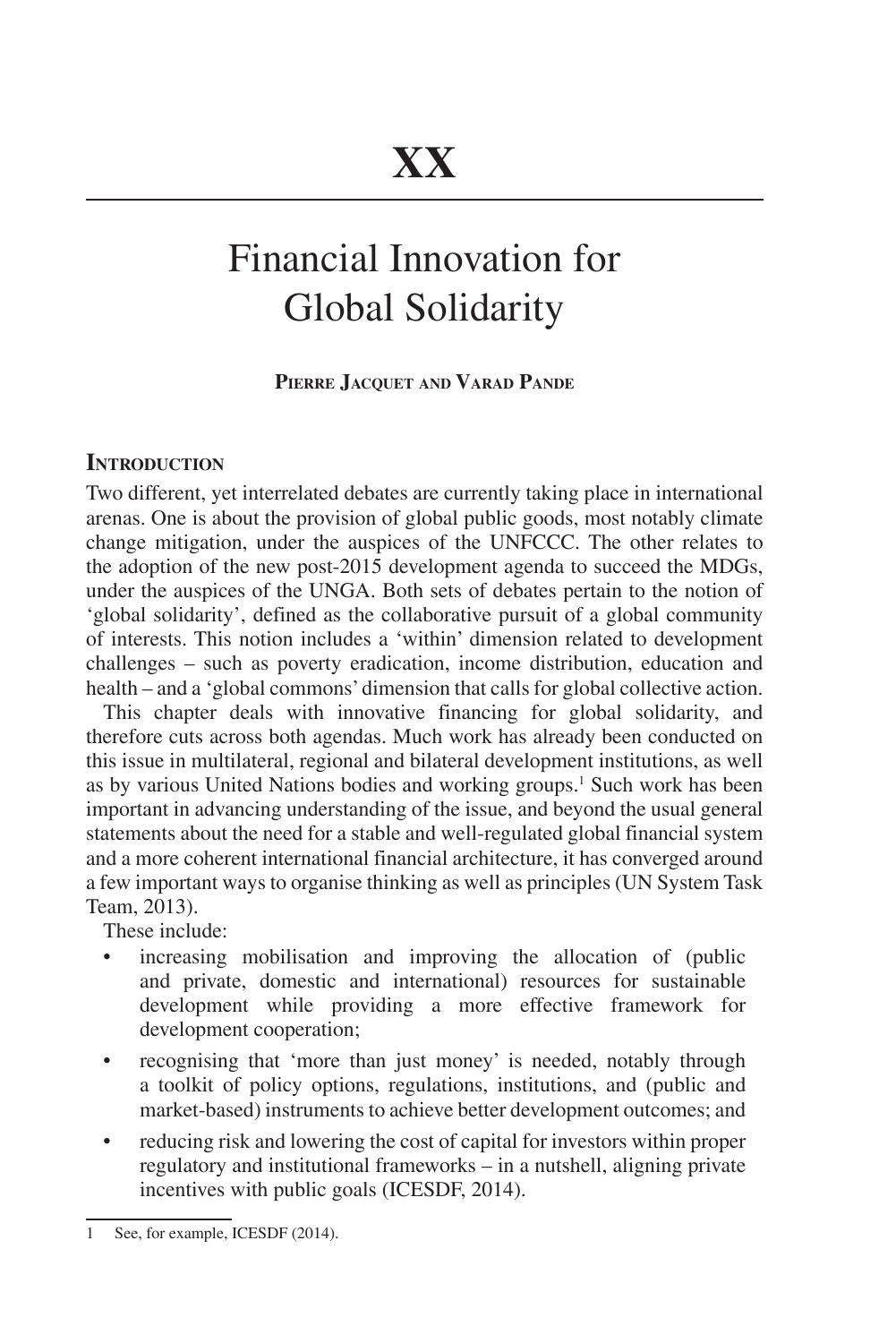#### *354 Financing a Sustainable Development by Addressing Vulnerabilities*

We do not repeat this analysis, on which we largely agree, in this chapter. Instead, we raise three issues that may not have received adequate attention and will be crucial elements of a dynamic approach to financing global solidarity.

First, we argue that global solidarity itself is dynamic and evolving as a result of an inherent tension between the traditional development agenda (poverty, education, health, etc.) and the global public goods agenda (climate change, environment, etc.) This tension arises due to the different perceptions among countries about priorities, and different views about the tradeoffs involved. The global solidarity agenda is therefore in constant evolution and rests on ongoing social interactions that take place in various ways in different parts of the world.

One proposal on the table summarises this agenda through 17 goals and 169 targets (Open Working Group, 2014), which shows how difficult it is to reach a global consensus on the concrete meaning of global solidarity. This suggests that what drives collective action is subject to a constant interaction between knowledge, evidence, advocacy, ideology, negotiation, discussion, tensions, and learning. This implies that the goal of financing global solidarity cannot be reduced to a list of items to finance, as it is in constant evolution and rests on the political economy of priority and agenda setting. For example, the goals and targets proposed by the Open Working Group may provide a collective framework for action, but priorities in implementing its recommendations will most likely be specific to nation states.

The second issue is about the very notion of 'financing', which should be thought of as a process of production in which financial resources are an input to produce 'global solidarity', but the 'production function' involves other inputs that are partly substitutable to finance and partly complementary, and the 'production technology' matters. In other words, 'financing' is not only, and not even fundamentally, about 'money'. Rather than 'how much', which of course cannot be ignored, the question of 'how' is much more important and should be at the core of the debate. However, the often inconclusive debate on the amount of financial resources that can be put on the table relegates the more fundamental debate on how to move ahead with action to a status of assumptions based on wishful thinking.

The third issue has already received much attention through the notion of 'blending'. We argue here that instead of being relegated to a sort of 'cherry on the cake' that opens new frontiers (and often finds itself an 'add-on' to the discussion on finance), 'blending', or new innovative approaches to finance that bring together public and private actors, is absolutely central to the pursuit of both individual as well as collective interests. We see it as a very powerful approach to the question of 'how' mentioned above, because it has the potential to reset incentives for the various actors.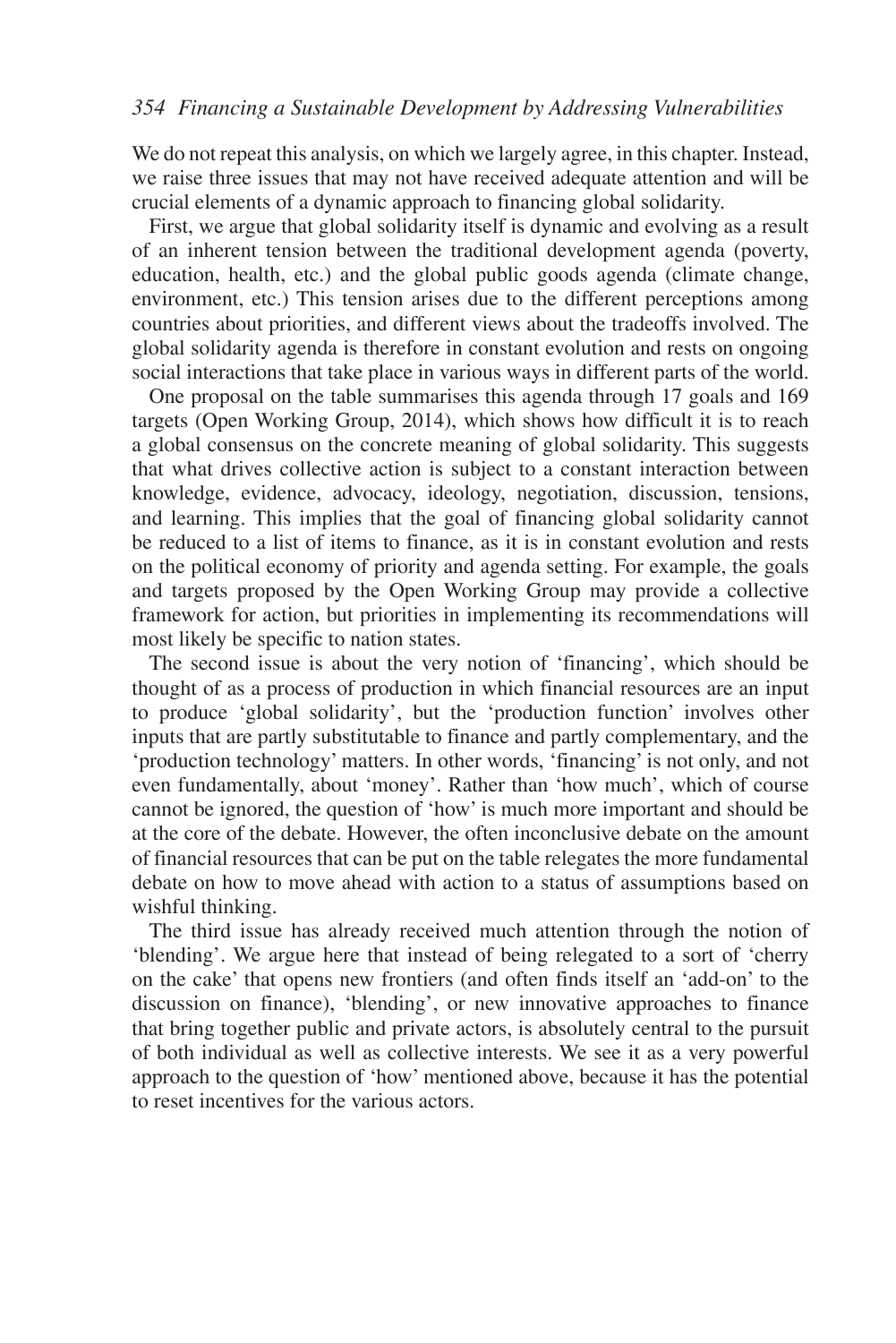#### **1. Tension between the traditional development challenges and the global public goods agenda**

The relationship between the traditional development agenda (poverty eradication, education, health, etc.) and the agenda related to the provision of global public goods (most notably with regards to climate change) is a complex one. Some argue that the two are intrinsically aligned, and others believe they are not always compatible. This debate has strong political overtones that colour individual positions. To the extent that the provision of global public goods requires efforts and resources and that, in many instances, it amounts to taking corrective measures to mitigate the impact of the actions of rich countries, many developing countries make their participation in the collective exercise conditional on both actions by developed countries and financial compensation.

Over the long term, and in a world with perfect knowledge, there is little doubt that the two agendas are logically and inherently consistent. It would not make sense to promote 'unsustainable' development, to finance development programmes that neither take climate change into account nor facilitate adaptation, or to continue deteriorating global commons. Conversely, the provision of global public goods is hardly compatible with the persistence of extreme poverty. In practice, however, the agendas do not appear to be aligned for at least two reasons.

First, there is scientific and practical uncertainty over the global public goods and sustainability agendas. There are many things we still don't know, whether about climate change (such as the detailed nature and distribution of its impacts, or the cost-effectiveness of various mitigation and adaptation interventions) or other global public goods. Such uncertainty does not imply that we should not feature them highly on the policy agenda, but it does mean that building a consensus for action is problematic, as the evidence will always tend to be contested. It is difficult to align the two agendas given these uncertainties. The global agenda, therefore, evolves out of advocacy and lobbying between various views, convictions and interest groups, each of which may claim to represent the common interest. As a result of this uncertainty, action often takes place when actual and perceived damages have made it clear that a current situation is unsustainable – rather than acting for sustainability, it is easier to react to unsustainability. Unfortunately, the perception of unsustainability is stronger after, rather than before, crises and catastrophes. Shifting the global public goods and sustainability agendas from a crisis management approach to a prevention approach is thus at the core of current debates. What this implies is that, *de facto*, these agendas cannot be pre-set in any deterministic way, but must evolve in a dynamic action-reaction framework. Current actions produce unsustainable outcomes such as catastrophes and other crises that call for reaction, and the process goes on. Some will argue that this model of *ex post* reaction eventually works, but there are two major drawbacks: crises may be very costly, and irreversible changes may take place that cannot be corrected.

Second, from a political economy perspective, the time horizons of the two agendas differ. For example, developing countries may want to prioritise the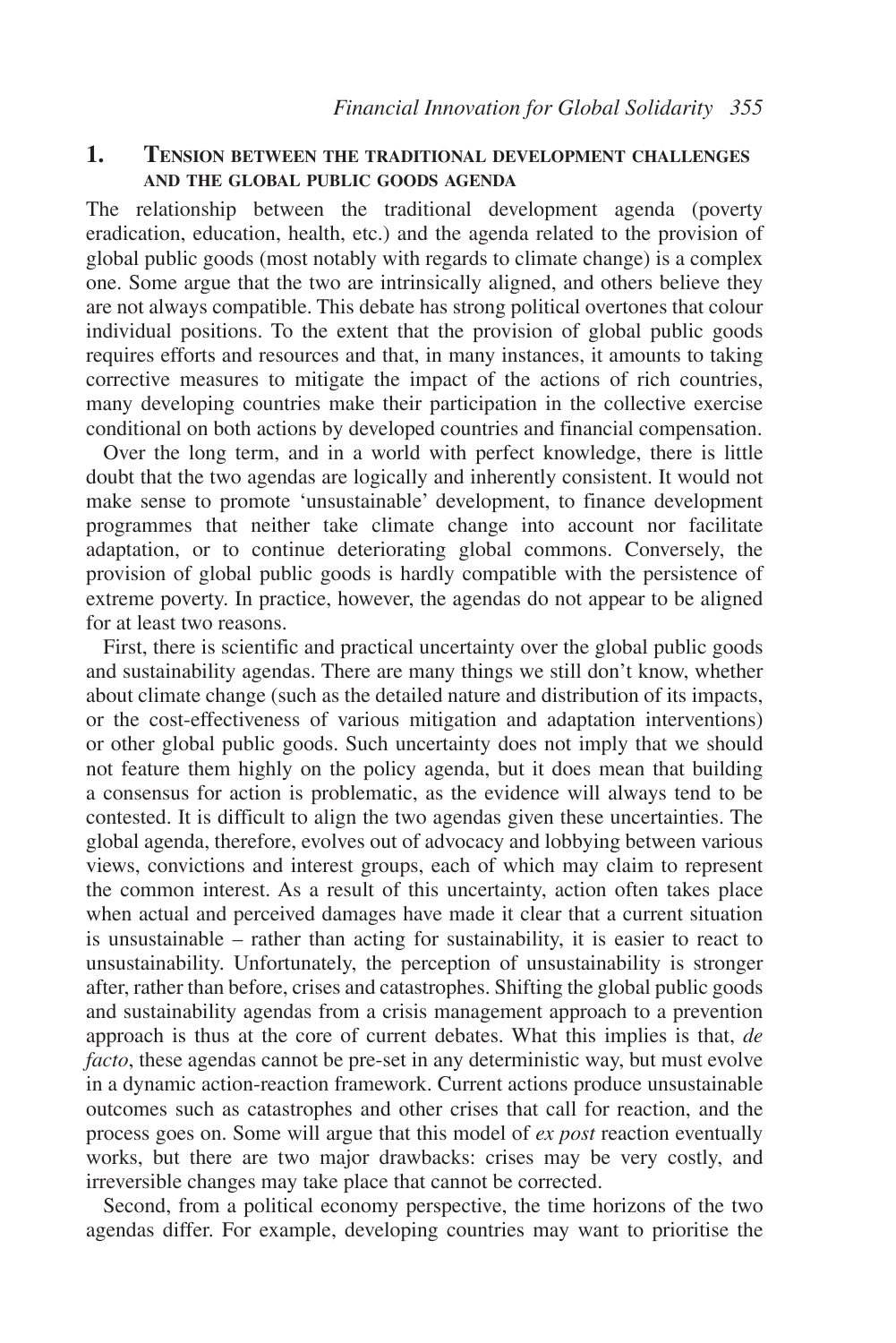## *356 Financing a Sustainable Development by Addressing Vulnerabilities*

traditional development goals (which emphasise immediate 'material' gains through economic growth, poverty eradication, and the provision of education and healthcare) over global public goods like sustainability and climate change mitigation (which many refer to as 'post-materialist' concerns).<sup>2</sup> Any proposed change in the production and distribution of material gains as a result of the provision of global public goods could well be interpreted as an (unaffordable) net cost unless it directly or visibly contributes to greater immediate effectiveness or higher real income (through energy savings, for example).

The two agendas therefore do not naturally converge and the broader post-2015 agenda, which comprises both the traditional development agenda and the global public goods agenda, is constantly evolving, with varying sets of priorities. This is also one of the reasons why the United Nations' Open Working Group (2014) needed 17 goals and 169 targets to reach an agreement. Financing global solidarity therefore intrinsically implies addressing some of the tensions that affect individual as well as collective action, which suggests that the amount of money available cannot be the only determinant.

# **2. Finance is much more than just 'money'**

Substantial analytical work has also been conducted on financing the sustainable development agenda. This work, which we will not review here, is a useful guide to identifying concrete actions and thinking about how they can be financed. Our contention is that there is a need to address more deeply the question of 'how': How are the actions that have been identified going to be undertaken? Costing exercises assume that (i) there is a clearly identified unique set of actions, and (ii) the actions can be implemented successfully. Under these assumptions, they provide information about the amount of financial resources needed to achieve their objectives. But these assumptions may not always hold.

First, even if the costs of different desired actions could be adequately estimated and even if the proper funding commitments could be gathered, it does not necessarily follow that the desired actions will take place. They may be inhibited by several other (non-financial) obstacles – some of which we discuss below – as well as political economy considerations that go far deeper than technical costing and funding exercises. The availability of financial resources may indeed act as a facilitator, but most of the time will be insufficient to address the obstacles, and may even be dependent on how these obstacles can be addressed. Our contention is thus that the availability of needed financial resources is as much the result of a set of policy decisions as an engine for proper decision-making.

Second, costs depend on behaviours and policies. It thus may not be possible to properly estimate the costs of reaching a particular objective. A simple example illustrates this: suppose that an industrial company pollutes a river with chemical waste. One option may be to restore 'sustainability' by cleaning the river regularly (assuming there is a technical solution for this), and to estimate the recurrent costs of doing so at given intervals. Another option, which many

<sup>2</sup> Pritchett (2014).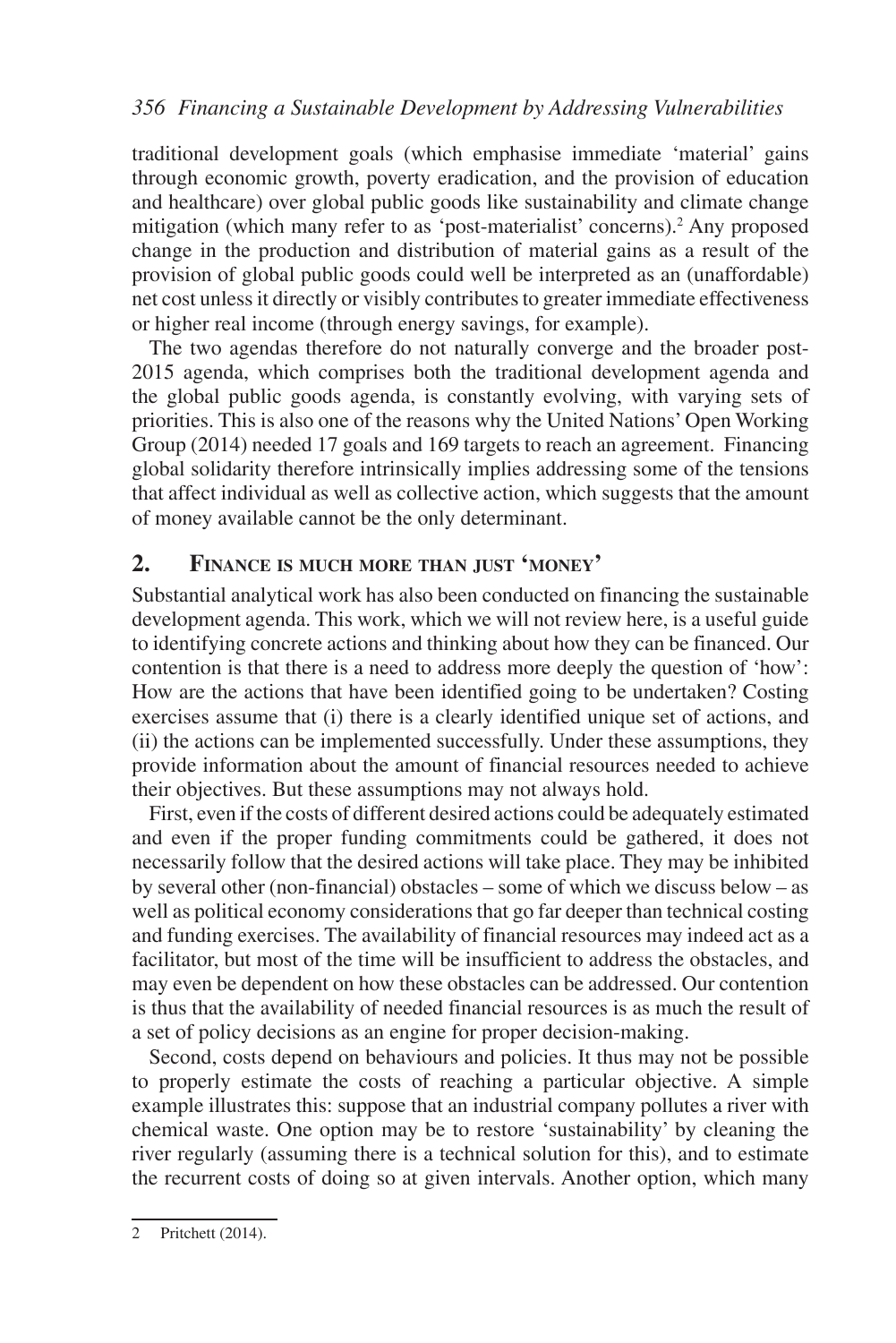would deem superior, is to change the incentives facing the polluting firm (through tax or regulation, or through pressure from civil society organisations) so that it 'internalises' the cost of polluting and decides to change its production technology to limit pollution. There will be a cost to the firm, and a broader social cost of implementing the tax or regulation. The true costing will depend on which option is chosen.

Hence, we argue that the very notion of 'financing' should be thought of as a process of production in which financial resources are one input, but the 'production function' involves other inputs that are partly substitutable with finance and partly complementary, and where the production technology matters.

This is recognised in existing reports. ICESDF (2014), for example, notes that while the needs are huge and challenges enormous, they are surmountable because global public and private savings are sufficient. But it also notes that current patterns of finance are not adapted to these needs and challenges – most notably because expected returns on investments associated with sustainable development are not as attractive as other opportunities, especially in the near term – and that there are many competing demands on public resources, which confirms that the availability of resources cannot be a sufficient condition to move forward.

Having said all of this, there are, in our view, a series of 'no-regret' financial investments the international community must consider.

The first is significantly increasing the resources devoted to scientific research on (environmental and social) sustainability issues. This would not only promote the generation of scientific knowledge, but also generate new incentives to work on sustainability. The examples of global scientific initiatives in the past – such as the CGIAR model in agriculture, which led to the first Green Revolution, and the Intergovernmental Panel on Climate Change – demonstrate to us that this is doable and a worthwhile investment.

The second is identifying, documenting and promoting 'win-win' opportunities – for example, investments in energy efficiency that reduce costs and promote sustainability at the same time. But, as some free-marketers would argue, if these 'win-win' opportunities are not being exploited on their own, why must they be catalysed through conscious facilitative investments and actions? There are several reasons why such win-win situations may exist but are ignored. First, there may be an information problem, which could be related to a lack of technical knowledge, or a lack of information on market opportunities in certain parts of the world. Second, there may be a risk problem that holds back private investors from committing financial resources. Third, there may be a policy or regulatory problem, with local policies either creating barriers to investments or trade that impede potential profitability, or providing subsidies that prevent innovation by sustaining current practices and distorting markets (for example, fossil fuel subsidies). More research is needed within developing countries to identify such 'win-win' opportunities and to disseminate them.

The third 'no-regret' investment is in evidence-based advocacy campaigns to raise citizens' awareness and sense of responsibility towards future generations,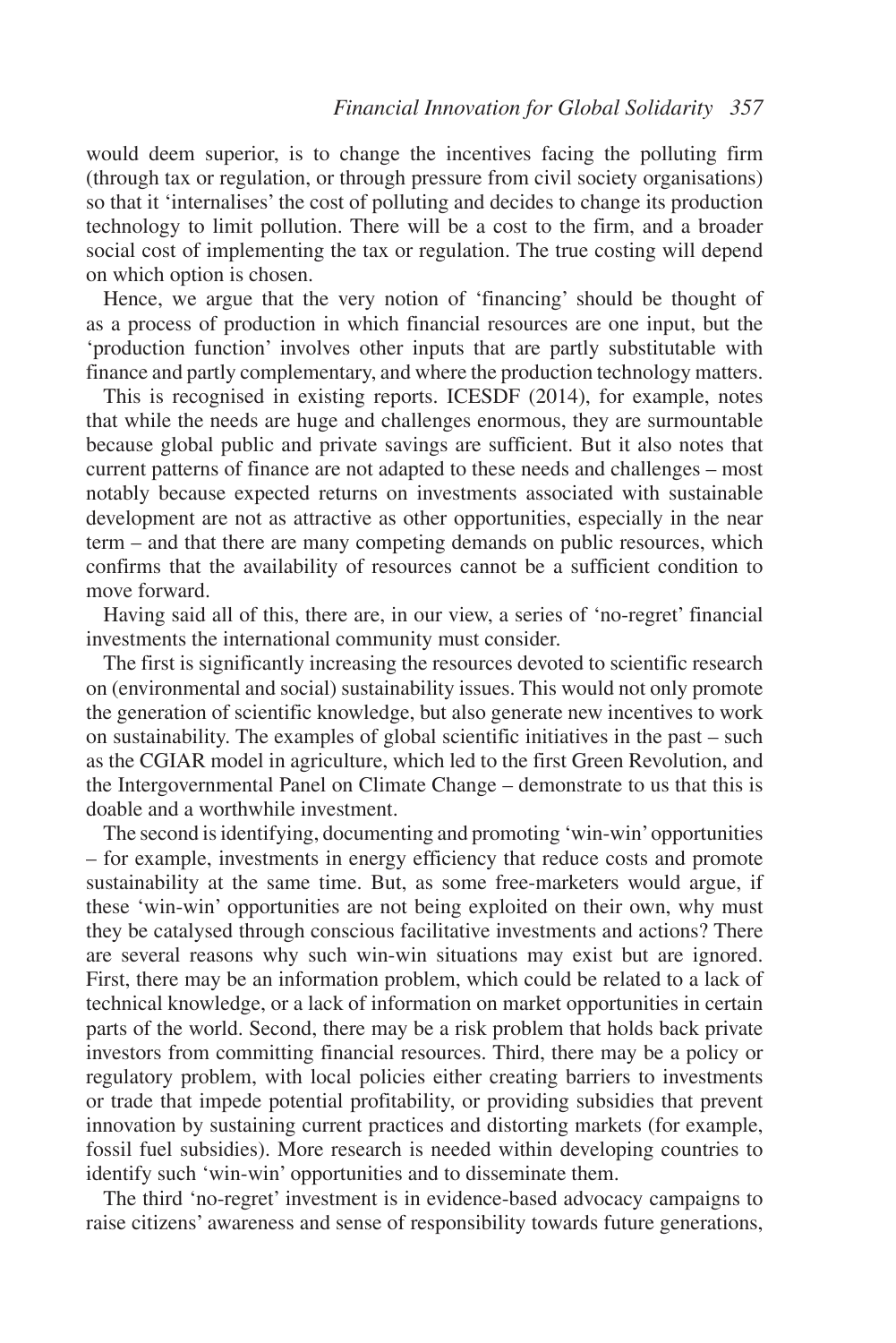and sustainability issues in particular. It is thanks to sustained mobilisation of citizens over the last two decades (partly facilitated by increased financial resources to support advocacy) that the sustainable development debate has now entered the highest political arenas as one of the top international priorities. A concrete example of this is the Post-2015 Consensus Project launched by the Copenhagen Consensus Center,<sup>3</sup> which is undertaking a cost-benefit analysis of the various proposed targets in the post-2015 agenda through a peer-review process and disseminating the findings to governments and the general public. Many such initiatives are underway and must be invested in.

Even more is needed in terms of knowledge creation and dissemination. The next steps might be to relate as much as possible the available evidence to the analysis of costs to society. On social issues, while there is a global consensus on fighting poverty and reducing inequality, or on promoting 'inclusive growth', the identification of concrete actions to undertake is constrained by the limited knowledge of people's livelihoods across the world. More locally based knowledge generation is therefore critical.4 Financial resources should be further mobilised to promote concrete and empirical research into how global public good concerns interact with local citizen's welfare and livelihoods.

## **3. Putting blended finance at the core of financial innovation**

Our main message from the previous sections is that the crucial question to answer is not actually 'what' to finance or 'how much' resources to provide, but 'how' to use scarce financial resources to change incentives. This important question brings to centre-stage financial instruments and financial innovation, as opposed to the quantity of financial resources that can be made available. By 'innovation' we do not necessarily mean sophisticated technical innovations such as those that have characterised financial markets in the recent decades. Instead, we mainly mean simple combinations of standard financial instruments, such as loans, grants and guarantees that are appropriately structured and targeted to development finance.

Our central argument is that 'blended finance' (defined as the deliberate and organised pooling of public and private resources and expertise) is fundamental to the finance agenda. The reason for this conviction is that the other more 'traditional' types of finance emphasised in the ICESDF (2014) report – namely, the mobilisation of public and private, domestic and international resources – do not adequately address the central political economy problem of sustainable development. Through the traditional channels, we may in theory raise billions of dollars, but may still be unable to invest them appropriately. Any discussion on traditional channels is mainly centred on the quantity of finance available, not the incentive structure (or production function) that transforms finance into

<sup>3</sup> For information on the project, see [http://www.copenhagenconsensus.com/post-2015-consensus/](http://www.copenhagenconsensus.com/post-2015-consensus/background) [background](http://www.copenhagenconsensus.com/post-2015-consensus/background).

<sup>4</sup> Promoting locally generated academic knowledge, which can be mobilised for such purposes, is the major *raison d'être* of the Global Development Network (GDN).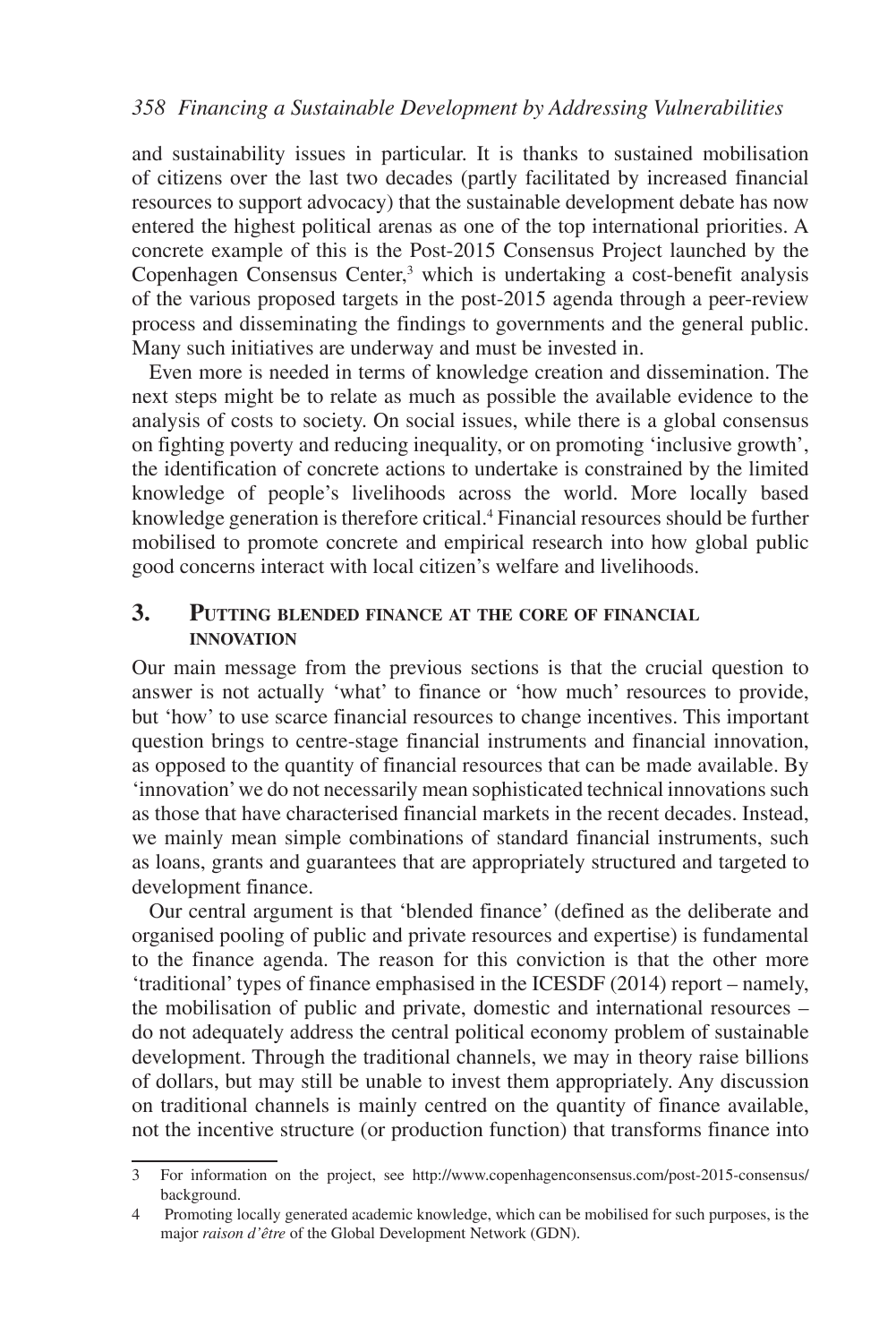action and results. Moreover, the mobilisation of resources itself depends on that incentive structure.

We therefore suggest that blended finance should be far more central to the finance discussions, and indeed should be the starting point for many discussions. And this is where the main potential of 'innovative finance' lies. In that sense, the sustainable development agenda is indeed one of financial innovation.

ICESDF recognises the potential of blended finance. However, it comes at the end of their well-documented report as something to further explore, as opposed to being one of the central recommendations to act on. The report describes the major blended finance instruments, from direct financing of the private sector, to blended risk-based or performance-based instruments, to elaborate publicprivate partnerships (Table 1, p. 39). This is a useful framework and we now need to build on it.

We believe that 'blending' can help realign incentives in two major ways:

- it can help reconcile private interests with the pursuit of global and local public goods; and
- it can help bring much more focus on performance and results.

This is indeed a 'public-private partnership' agenda, not in the sense of any case-by-case contractual arrangement between a public entity and a private contractor, but more fundamentally as a way to engage private actors in the provision of public goods. Such engagement requires both a focus on the public goods dimensions and social impact of private investments (which may not come naturally to private investors) and due consideration to private profitability, thus gearing private investments towards producing public goods.

However, there are technical, legal and contractual, as well as cultural challenges to this agenda. Technical challenges are the simplest to address. Current innovations suggest that there is indeed a high potential for finding productive ways to blend public and private resources. A number of risk-sharing instruments are already in use through which public money is used to mitigate risks (beyond market risks) that the private sector will not be willing to take. Such risks may be due to lack of information, weather uncertainty, political instability or intrinsic vulnerability, for example. The risk-mitigation agenda does not stop at public-private partnerships, though. In many cases, it is interesting to combine risk-mitigation instruments with conventional public finance. For example, development loans might include more systematically provisions that protect the debtor in case of unfavourable evolution of the market environment.<sup>5</sup> 'Concessionality' may thus be increasingly developed as a 'blending' instrument. Instead of focusing on the degree of concessionality from a charity perspective, it would be advisable to ask what is obtained as an outcome of the concessionality. If the investment that is financed through the loan turns out to be profitable, there is no need for concessionality *ex ante*. However, if it turns out to be less profitable than the cost of the loan for reasons other than poor management, there is a case

<sup>5</sup> The French Development Agency introduced in the mid-2000s a 'contra-cyclical concessional loan', which allowed the debtor country to suspend debt service in case of a negative shock.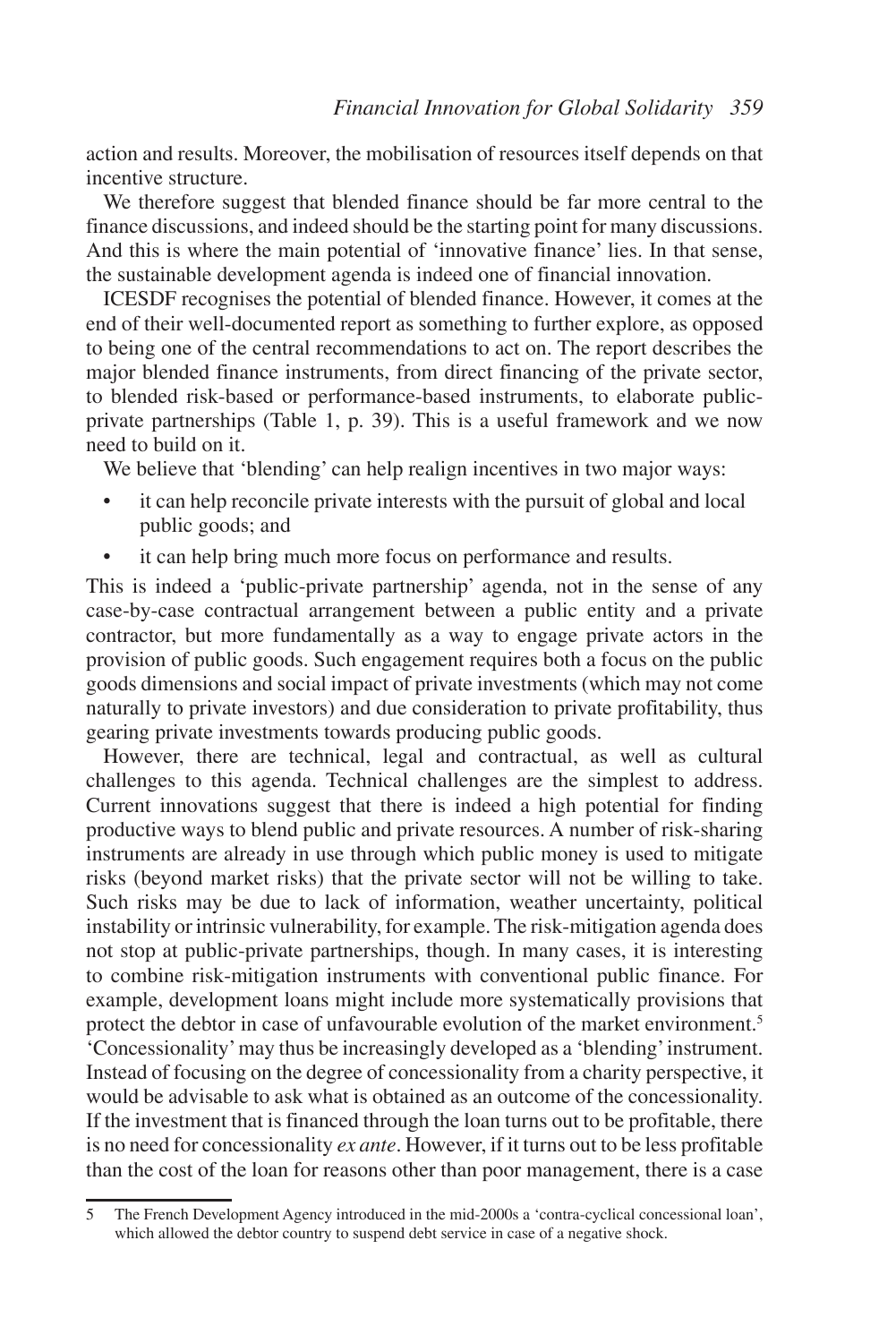#### *360 Financing a Sustainable Development by Addressing Vulnerabilities*

for at least some form of risk-sharing and donor compensation. The notion of 'concessionality' may thus usefully evolve from a traditional view of a monetary 'subsidy' to that of a 'risk-sharing' mechanism through which a private investor can be compensated if certain types of risk arise during project execution. This debate is just starting and faces considerable ideological obstacles.

The deeper obstacles relate to the prejudice against private actors. Since they are pursuing private profitability, a common assumption is that private actors cannot promote the public interest. This 'private versus public' view is a major impediment to innovative thinking. Trust needs to be rebuilt here, as there are several examples of 'public-private partnerships' of various kinds failing in the past either due to poorly designed and enforced contracts, or for other reasons. This prejudice cannot be changed without the full cooperation of both sides: from the public side, a better understanding of the functioning of private companies; from the private side, a higher consideration for the ultimate social objectives of economic activity. It is encouraging that, through forums such as the World Economic Forum, the idea of a structured public-private approach and partnerships is gradually taking hold, with major private companies willing to take the lead.<sup>6</sup>

Notwithstanding these prejudices, interesting innovations are taking place in development finance.

In the 2000s, a first innovation came with the notion of outcome-based aid, namely, an aid instrument that is designed to disburse public money as a counterpart to actual results. Several instruments have since built on that notion.

The World Bank (2013), for example, talks of 'pull-based mechanisms' which provide *ex post* economic incentives to reward specific innovations that solve a well-defined development problem. By linking payments to the actual impact of an innovation, these mechanisms can help create a self-sustaining, competitive market for the relevant product. For example, in 'advance market commitments', instead of financing private research and development, public money is used to guarantee market demand once private R&D has produced a desired innovation. The World Bank (2013) refers to the AgResults Initiative, a new pull mechanism developed by Australia, Canada, the UK and the US – working in partnership with the Bill & Melinda Gates Foundation, the World Bank and Dalberg, a global development advisory firm – which uses public financing to reward agricultural innovation in developing countries and, in the process, build sustainable markets for agricultural inputs, products and services that benefit the poor, while pulling in private investment and technological innovation.

Carbon markets, through cap-and-trade schemes, provide another source of innovative finance. Recently, 73 countries and 11 states and provinces – together responsible for 54% of global GHG emissions and 52% of GDP – joined 11 cities and over 1,000 businesses and investors in signalling their support for

<sup>6</sup> A one-day workshop took place in New York on 24 July 2014, organised by the World Economic Forum at the request of the United Nations, to discuss the role of the private sector in the sustainable development agenda.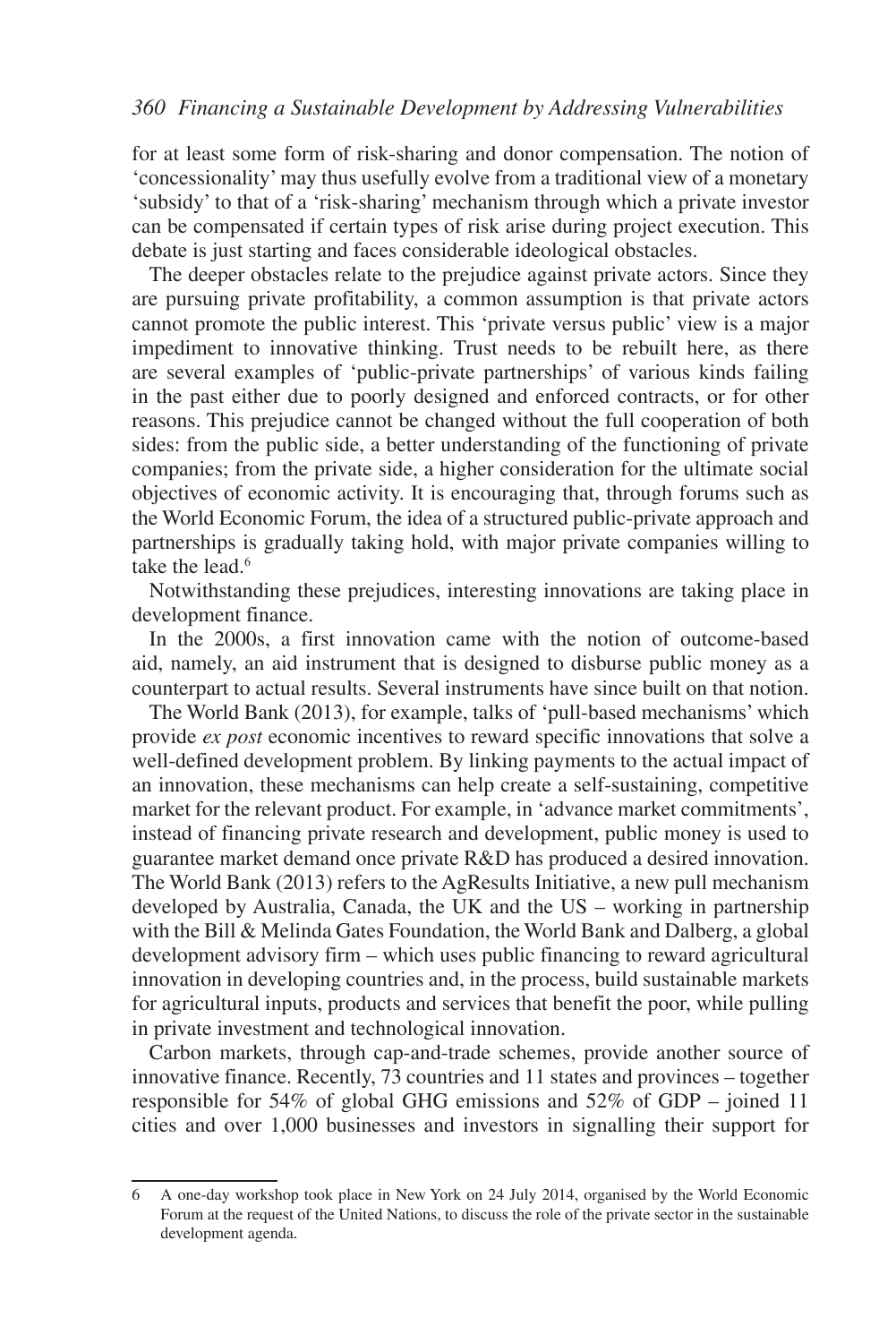carbon pricing, which suggests that this instrument might be at the cusp of a major take-off.<sup>7</sup>

Similarly, some countries have experimented with the concept of 'resource for infrastructure deals' (mainly in fragile states), whereby mineral extraction rights are exchanged for turnkey infrastructure development to overcome obstacles related to limited domestic capital markets and implementation capacity (although this mechanism has its own challenges in implementation).8

Concepts like 'results-based financing' are also gathering great momentum. In 2012, the World Bank has pioneered an instrument called Program-for-Results (PforR) Financing9 that directly finances development activities, disbursing against achievement of programme results rather than against inputs. Started in 2012, the initial results have been promising and the Bank is keen to scale up the programme. The Japanese International Cooperation Agency (JICA) has also been making results-based loans to countries such as Nigeria and Pakistan for health projects, incorporating an innovative 'loan conversion' mechanism through which the Bill  $\&$  Melinda Gates Foundation will pay back the debt service to JICA in place of the national governments if the project successfully achieves the performance trigger indicators during implementation.10 Social impact bonds aim to do the same for service delivery – here, private investors pay the upfront costs for providing social services and government agencies repay the investors with a return, but only if a third-party evaluator determines that the services achieve agreed-upon outcomes.<sup>11</sup>

These are promising approaches in that they can create powerful incentives to manage projects properly and improve governance. One might also design market-based instruments (loans) in which there is an element of subsidisation in case of a negative shock, as briefly discussed above.

All this points to the agenda of reforming official development assistance (ODA). Unfortunately, the debate remains politically mired in a quantitative approach (reaching the mythical 0.7% of GDP), which does make much sense given the arbitrary measurement of what is referred to as ODA. We probably do need quantitative targets, but the current definition of ODA hardly captures what is needed. The only quantitative notion that really makes sense (and is much simpler than the complex calculations based on hypothetical discount rates that characterise the current statistical definition of aid) is the actual budgetary effort made by donor governments for development assistance. One of the keys to financial innovation is to disconnect the public grant element from the actual financing of development. Instead of talking about concessional loans,

<sup>7</sup> See the recent announcement at http://www.worldbank.org/en/news/feature/2014/09/22/ governments-businesses-support-carbon-pricing.

<sup>8</sup> World Bank (2013).

<sup>9</sup> For a review of the PforR approach, see [http://web.worldbank.org/WBSITE/EXTERNAL/PROJECT](http://web.worldbank.org/WBSITE/EXTERNAL/PROJECTS/0,,contentMDK:23215867~pagePK:41367~piPK:51533~theSitePK:40941,00.html) [S/0,,contentMDK:23215867~pagePK:41367~piPK:51533~theSitePK:40941,00.html](http://web.worldbank.org/WBSITE/EXTERNAL/PROJECTS/0,,contentMDK:23215867~pagePK:41367~piPK:51533~theSitePK:40941,00.html).

<sup>10</sup> Read more at [http://www.jica.go.jp/usa/english/office/others/newsletter/2014/1405\\_06\\_03.html](http://www.jica.go.jp/usa/english/office/others/newsletter/2014/1405_06_03.html) and here: [http://www.gatesfoundation.org/Media-Center/Press-Releases/2011/08/JICA-and-the-](http://www.gatesfoundation.org/Media-Center/Press-Releases/2011/08/JICA-and-the-Foundation-Announce-Partnership-on-Polio-Eradication)[Foundation-Announce-Partnership-on-Polio-Eradicatio](http://www.gatesfoundation.org/Media-Center/Press-Releases/2011/08/JICA-and-the-Foundation-Announce-Partnership-on-Polio-Eradication)n.

<sup>11</sup> These have not really taken off at scale in developing countries yet.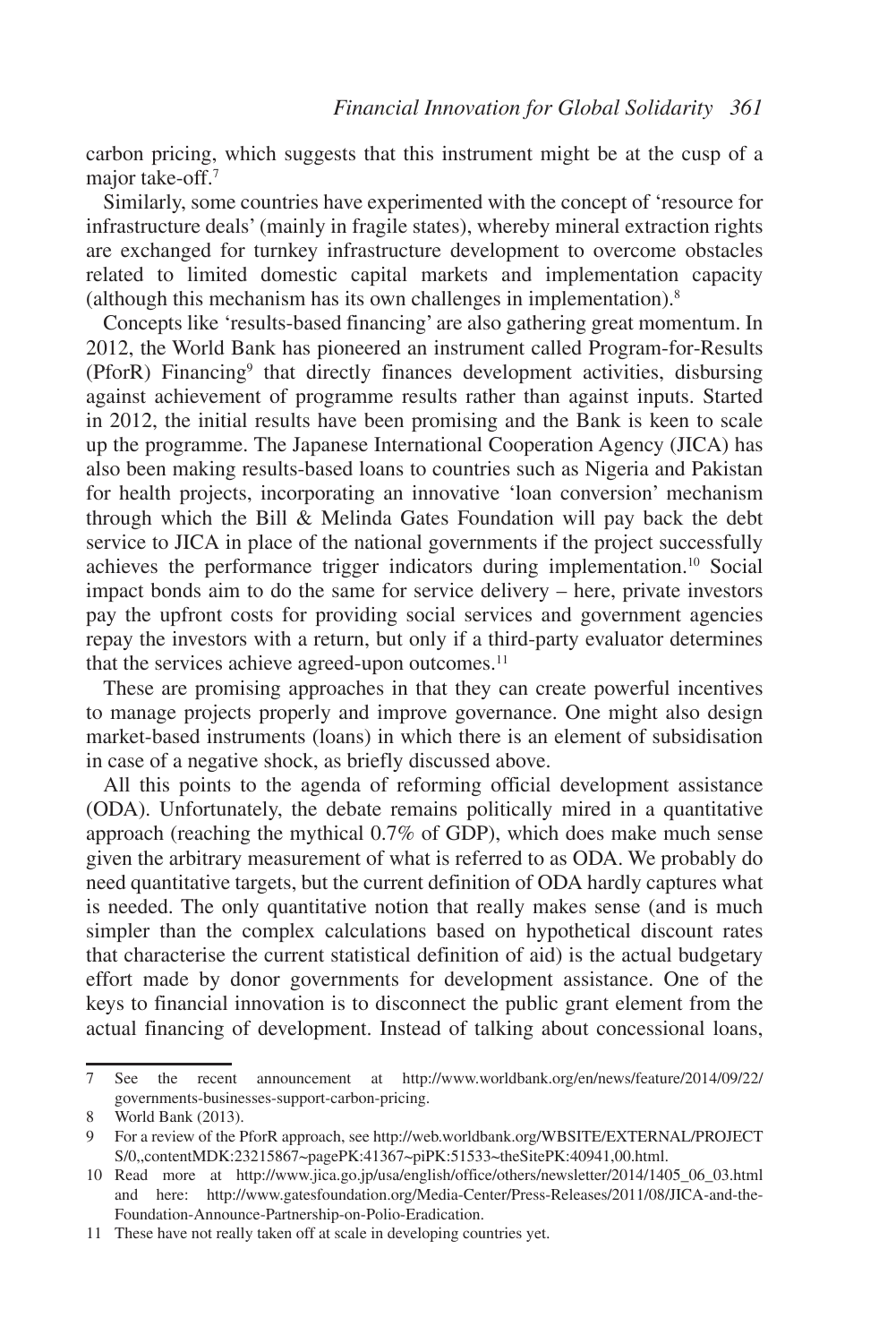for example, and being obsessed by the degree of concessionality, it is more productive to ask why a given development project could not be financed through a market loan and to consider that any subsidy element should be designed to address these reasons, which might range from the insufficient immediate profitability of social investments, to various kinds of risks, to a lack of solvency of targeted markets. Public subsidies can thus be blended into many kinds of financial instruments, such as loans, equity, full grants and guarantees. Each of these may benefit from some elements of subsidisation. The calculation of the 'degree of concessionality', which still animates the statistical collection of ODA, is a waste of time and energy and harms the political debate, because it focuses on a vision of 'generosity' that is misplaced. What matters is why the instrument is subsidised and to what end. Is it to mitigate risks, to incentivise results and proper management, or to mobilise other resources, perhaps? This is a very promising agenda for ODA and it is encouraging that, even though the focus remains on concessionality and the overall quantitative commitment, the donor community now recognises the need to think of ODA more as a catalyst than as a stand-alone financing scheme.12

# **4. Concluding remarks**

Our main message in this chapter is that the sustainable development agenda is a problem of collective action, and the success of global solidarity rests in the alignment of the objectives and interests of the various stakeholders. It is our view that blended finance and financial innovation, as defined above, can play a central role in achieving this alignment, particularly in analysing how public and private resources and expertise can best be blended. This agenda is just starting off and deserves a major boost. It should be recognised as a defining element of the post-2015 agenda, should be the subject of much more attention and debate, and should be a major area of experimentation and evaluation.

# **References**

- ICESDF (2014), *Report of the Intergovernmental Committee of Experts on Sustainable Development Financing*, Final Draft, 8 August.
- OECD (2014), *Final Conclusions and Recommendations of the Expert Reference Group on Development Finance*, Paris [\(www.oecd.org/dac/stats/ERG%20](www.oecd.org/dac/stats/ERG%20Recommendations%202014%2008%2007%20Final.pdf) [Recommendations%202014%2008%2007%20Final.pdf\)](www.oecd.org/dac/stats/ERG%20Recommendations%202014%2008%2007%20Final.pdf).
- Open Working Group on Sustainable Development Goals (2014), Outcome Document, July ([http://sustainabledevelopment.un.org/focussdgs.html\)](http://sustainabledevelopment.un.org/focussdgs.html).
- Pritchett, L. (2014), "Strange Bedfellows: The Politics of Penurious Poverty Lines (Part II)", Center for Global Development blog, 11 September ([http://www.cgdev.](http://www.cgdev.org/blog/strange-bedfellows-politics-penurious-poverty-lines-part-ii) [org/blog/strange-bedfellows-politics-penurious-poverty-lines-part-ii](http://www.cgdev.org/blog/strange-bedfellows-politics-penurious-poverty-lines-part-ii)).

<sup>12</sup> As suggested by the final report of the Expert Reference Group on Development Finance convened by the OECD Development Assistance Committee (OECD, 2014).